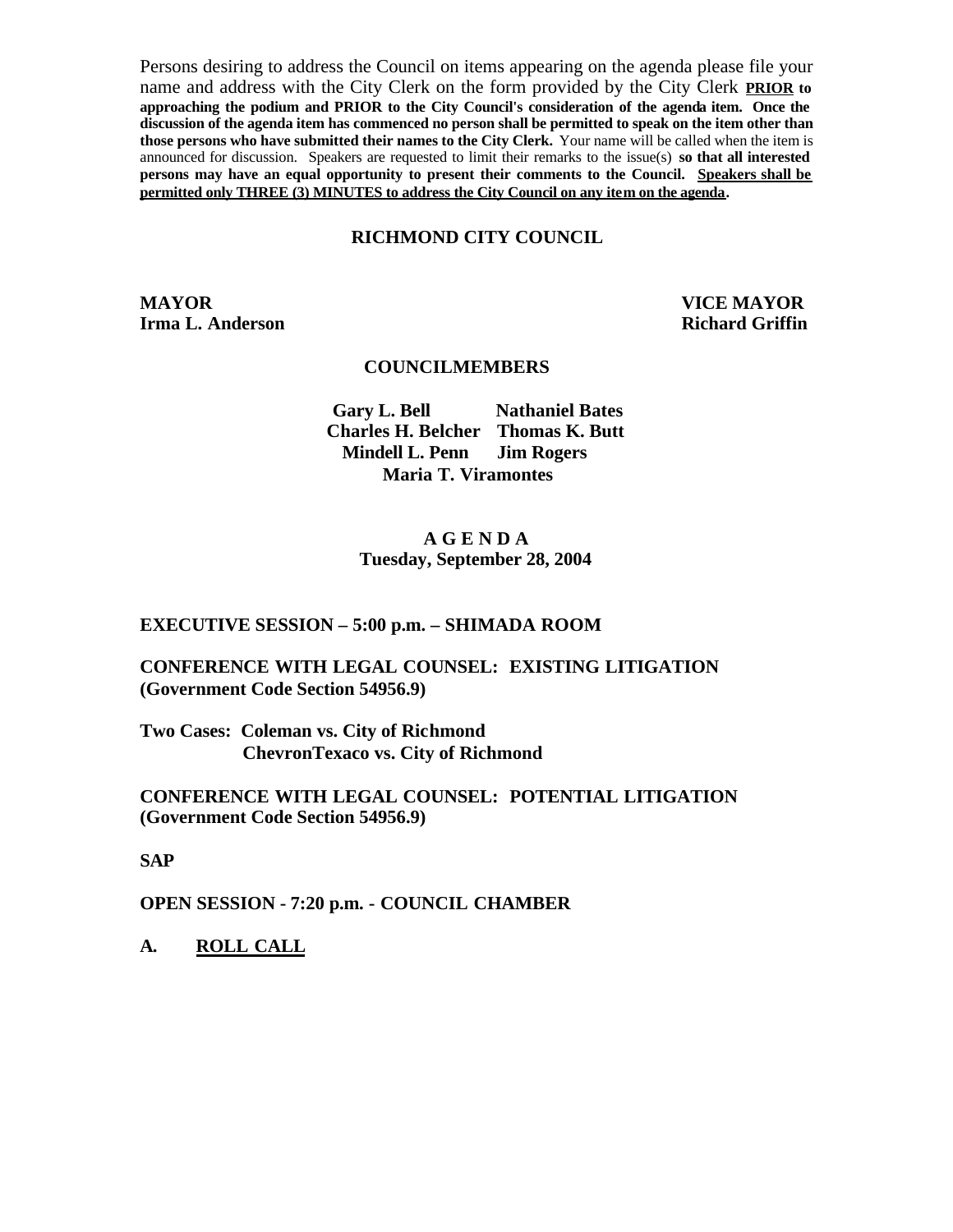## **B. COUNCILMEMBER'S CODE OF CONDUCT**

**"I solemnly pledge to conduct all City matters fairly, responsibly and impartially; to carry out the business of the City in an orderly and efficient manner; to treat my colleagues, citizens, and City staff with dignity and respect; through debate, discussion, and dialogue instill public confidence and integrity in the process of City gove rnment; and to serve the citizens of Richmond to the best of my ability."**

## **C. APPROVAL OF MINUTES**

**C-1.** Regular meeting held September 21, 2004.

## **D. STATEMENT OF CONFLICT OF INTEREST**

#### **E. AGENDA REVIEW**

# **F. REPORT FROM CITY ATTORNEY OF FINAL DECISIONS MADE AND NON-CONFIDENTIAL DISCUSSIONS HELD DURING EXECUTIVE SESSION.**

#### **G. PRESENTATIONS, PROCLAMATIONS, AND COMMENDATIONS**

#### **H. REPORTS OF STANDING COMMITTEES AND MAYOR**

- **H-1.** Public Safety and Public Services Standing Committee.
- **H-2.** Finance, Administrative Services, and Economic Development Standing Committee.
- **H-3.** Rules and Procedures Standing Committee.
- **H-4.** Report from the Mayor

#### **I. CONSENT CALENDER**

**Consent Calendar items are considered routine and will be enacted, approved or adopted by one motion unless a request for removal for discussion or explanation is received from the audience or the Council.** 

**I-1. AWARD** – construction contract to Bay Cities Paving and Grading for repairing street paving, sidewalk, curbs and gutters, and wheelchair ramps along several major bus routes in the City. Total amount of contract will not exceed \$895,833 and will be funded by a \$25 million Lease Bond – Public Services (Rich Davidson/Andy Yeung 307-8091).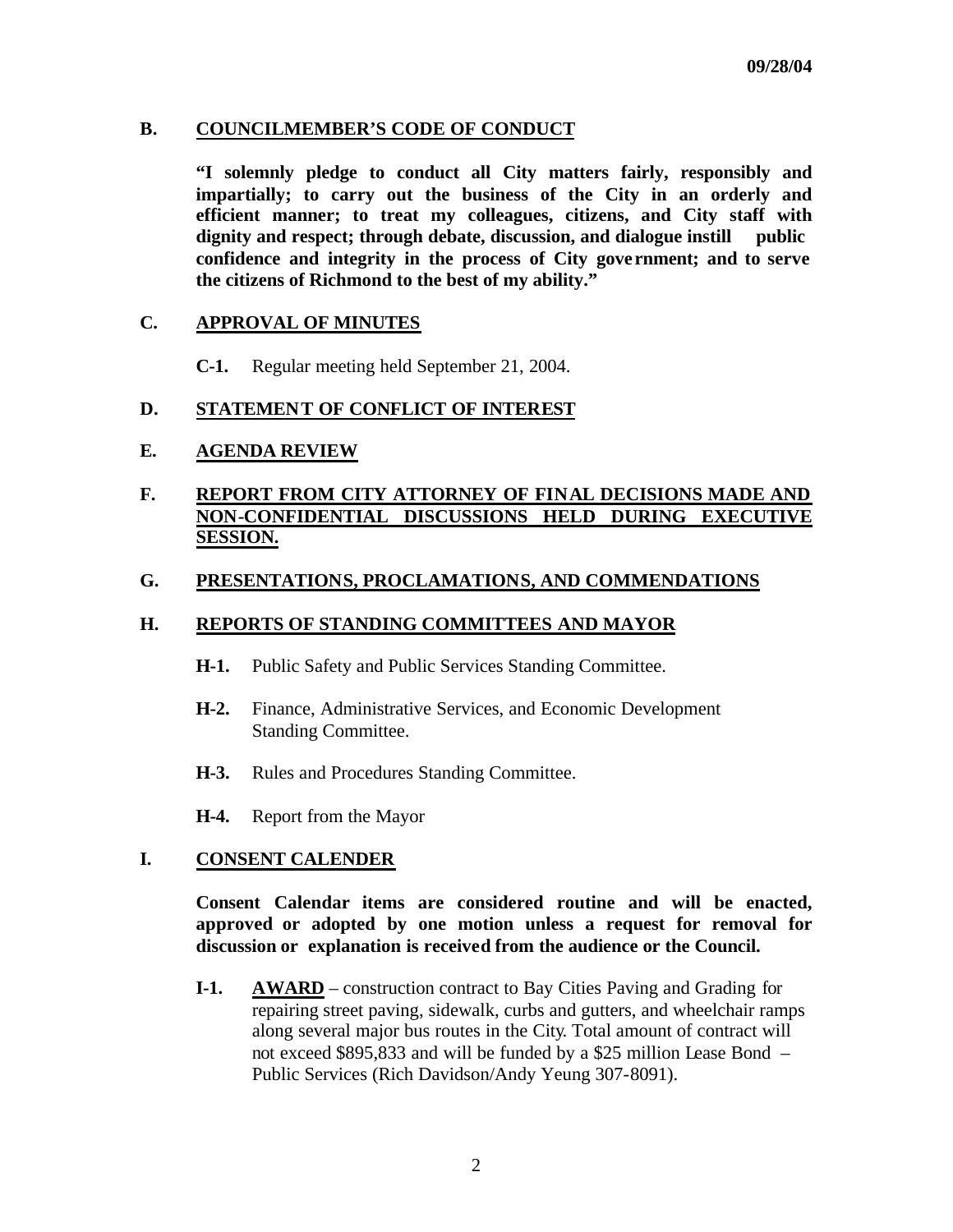- **I-2. RESOLUTION –** amending Resolution No. 90-04 adjusting the 2004- 2005 Fiscal Year Budget to eliminate the vacant position of Communications Dispatcher and adding the position of Network and Systems Specialist in the Police Department – Police (Captain Hudson 620-6611).
- **I-3. RESOLUTION** approving the final map of subdivision 8782, (Valley View) directing the filing thereof and authorizing execution of Improvement Agreement with Braddock and Logan Group II, L.P. and Braddock and Logan Services, Inc. - Public Services (Rich Davidson 307- 8105).
- **I-4. ORDINANCE** establishing wages, salaries, and compensation, for the classification of Business Manager and amending Management (RMEA) Employees Ordinance No. 40-01 N.S. – **Second Reading –** Human Resources (Andy Russo 620-6608).
- **I-5. DENY** claims against the City of Richmond by: (1) Prentis Alexander, (2) Mohamed and Alnagar Nabeeg, (3) Willie Earl Baker, (4) Beacon S.D.A. Church, (5) Freddie L. Bryant, (6) Rachel Cordova, (7) Darius Duncan, (8) Jacqueline Fields, (9) Carolyn Glover-Ware, (10) Willie Harvey, (11) Robert Hasan, (12) Tonya Henderson, (13) Johnie-May Henry, (14) Jose Hernandez, (15) Billy Hill, (16) Shirley Jackson, (17) Barbara Johnson, (18) Christopher Nash, (19) Joan Petrosh, (20) Deloris Smith, (21) Willie Wilcox – Risk Management (Pamela Laing 620-6709).

# **J. OPEN FORUM FOR PUBLIC COMMENT**

Anyone wishing to address the City Council must submit a request to the City Clerk prior to commencement of the item. **Each speaker will be limited to a Maximum of Two (2) Minutes. The Maximum Number of Requests will be limited to fifteen (15), and the total amount of time for Open Forum will be Thirty (30) Minutes. SPEAKERS MUST SPEAK ON ITEMS THAT ARE NOT ON THE AGENDA.**

- **K. PUBLIC HEARINGS**
- **L. AGREEMENTS**
- **M. RESOLUTIONS**
- **N. ORDINANCES**